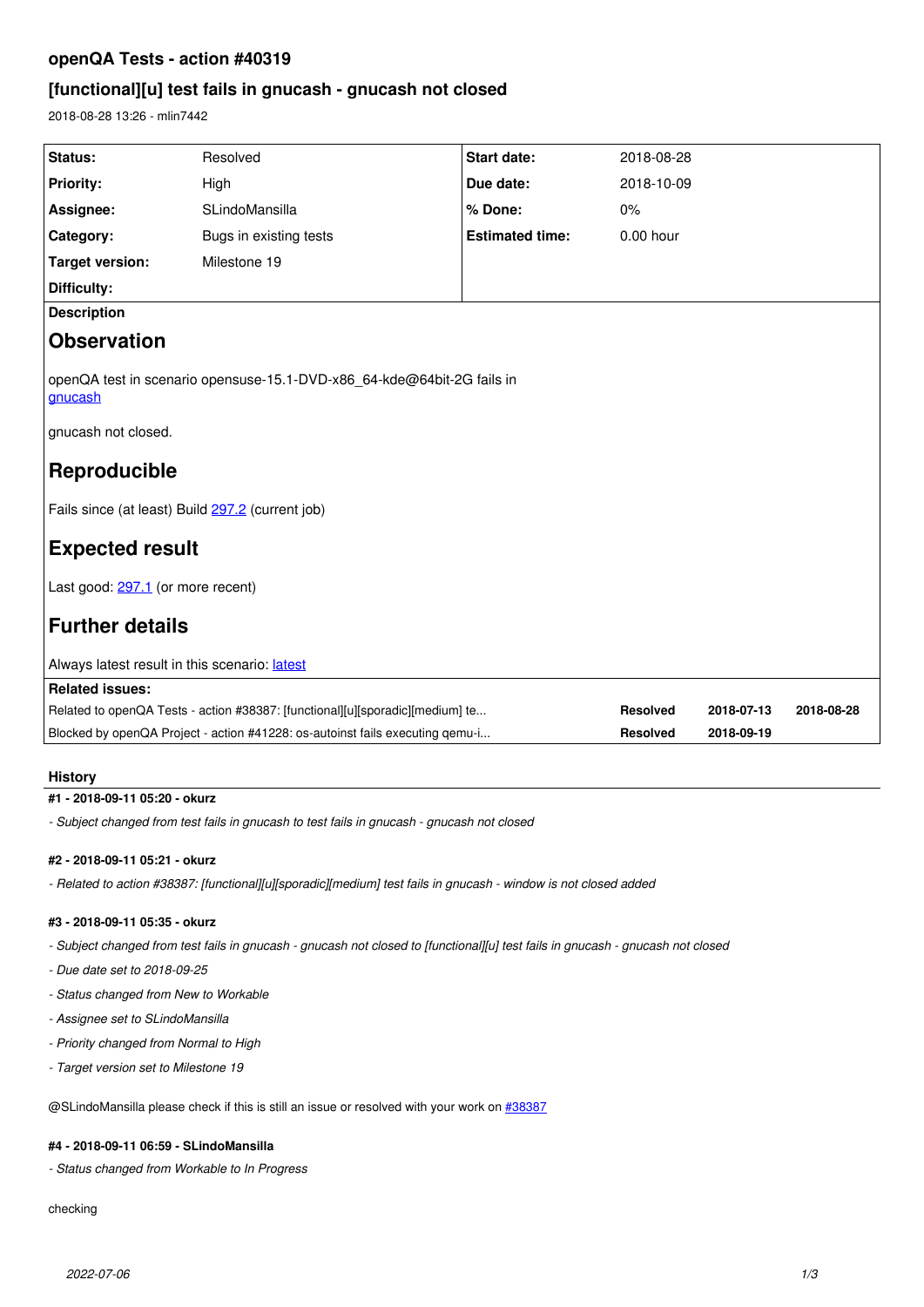### **#5 - 2018-09-11 07:20 - SLindoMansilla**

The problem doesn't have to do with my changes, since the problem is that the main window of gnucash doesn't get the focus after closing the help window.

see: <https://openqa.opensuse.org/tests/744023#step/gnucash/19>

There is a post handling on a for loop to be sure that gnucash is closed. It detects the window open and sends ctrl-q

see: <https://openqa.opensuse.org/tests/744023#step/gnucash/20>

After that the popup confirmation is detected and alt-w is sent

see: <https://openqa.opensuse.org/tests/744023#step/gnucash/21>

the loop iterates faster than the display is refreshing causing a race condition, the popup is detected again and alt-w is sent, causing the window bar menu to open

see: <https://openqa.opensuse.org/tests/744023#step/gnucash/22>

Causing a fail.

Here is needed a sync point after each post handling event to avoid race conditions.

#### **#6 - 2018-09-11 08:06 - SLindoMansilla**

<https://github.com/os-autoinst/os-autoinst-distri-opensuse/pull/5745>

### **#8 - 2018-09-12 08:25 - SLindoMansilla**

*- Status changed from In Progress to Feedback*

#### **#9 - 2018-09-12 21:32 - mlin7442**

TW's gnucash does not show up 'saving window' after clicked close button in case have had empty content https://openqa.opensuse.org/tests/753777#step/gnucash/24, I think the differ of behavior is depend on gnucash's version in this case, we should check whether 'saving window' appear. For the time being I created workaround needle below, those are just click on desktop actually, we can clean them up once we have a proper fix.

<https://github.com/os-autoinst/os-autoinst-needles-opensuse/commit/fc270c4183d50902d05530465a2d94300c5136ed> <https://github.com/os-autoinst/os-autoinst-needles-opensuse/commit/f8434cb337830feb22409e3725509119d84db23d>

### **#10 - 2018-09-13 04:49 - okurz**

Reverted change with <https://github.com/os-autoinst/os-autoinst-distri-opensuse/pull/5758>, see [https://github.com/os-autoinst/os-autoinst-distri-opensuse/pull/5745#discussion\\_r217155333](https://github.com/os-autoinst/os-autoinst-distri-opensuse/pull/5745#discussion_r217155333)

## **#11 - 2018-09-17 07:37 - SLindoMansilla**

*- Status changed from Feedback to In Progress*

PR: <https://github.com/os-autoinst/os-autoinst-distri-opensuse/pull/5760>

### **#12 - 2018-09-19 08:05 - SLindoMansilla**

*- Status changed from In Progress to Feedback*

Not able to test Leap 15.0 and Leap 42.3: <https://progress.opensuse.org/issues/41228>

But PR could be merged.

### **#13 - 2018-09-19 08:14 - SLindoMansilla**

*- Blocked by action #41228: os-autoinst fails executing qemu-img info on the qcow2 image added*

## **#14 - 2018-09-25 08:35 - SLindoMansilla**

*- Due date changed from 2018-09-25 to 2018-10-09*

Moving to sprint 27. Not able to finish during sprint 26.

## **#15 - 2018-10-08 06:45 - SLindoMansilla**

PR merged:<https://progress.opensuse.org/issues/41228>